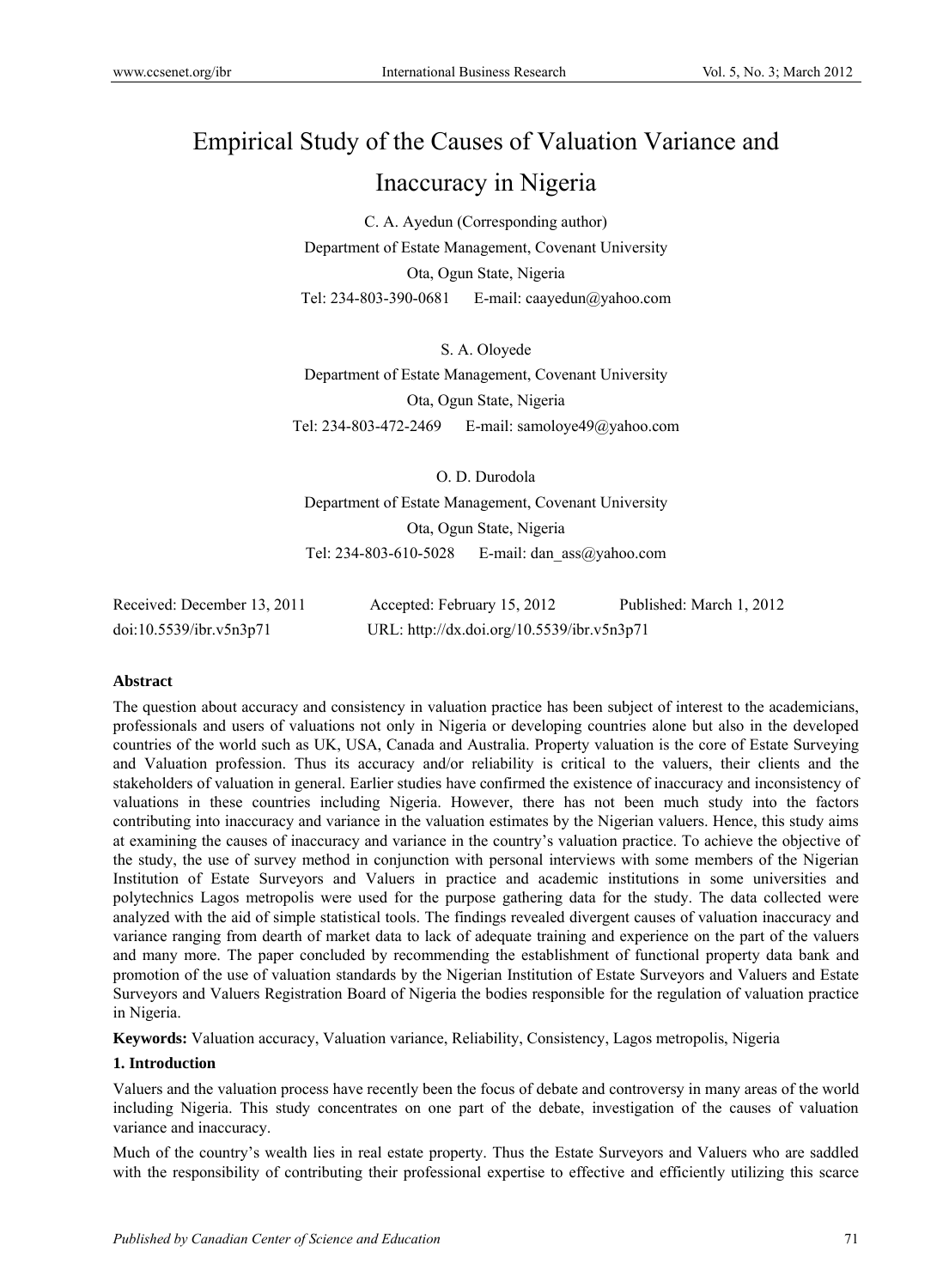and vital resources (Udoetuk, 2009). Property valuation is the core of Estate Surveying and Valuation profession. Property valuation performs an essential role in property transactions. It provides advice on prospective purchases and sales in addition to supplying material information to underpin property lending decisions. Moreover, since early 1960s, property valuations have been used to proxy the exchange price of property investments for performance measurement purposes.

Valuation has been described as the "estimate or prediction of the most likely selling price" according to Baum and Crosby (1988). Implicit in the definition is the reason for valuation, which is that of acting as a proxy for market price or as a substitute for having to sell an asset. The need for valuation arises from the peculiar nature of real estate and real property markets which are heterogeneous and imperfect in nature and character. If the property market were to be perfect and real property homogenous in nature, there would be no need for valuation (Aluko, 1998). Unfortunately, the property market is anything but perfect. Unlike investment performance measurement of equities and bonds that are based on actual transaction prices that are readily available; there are little or no transaction-based prices for real property. As such, valuations are required to serve as proxy for actual selling prices in the measurement of investment performance of real property assets.

It was in 1987, in the wake of some well publicized research works by actuaries Hager and Lord that Drivers Jonas first sponsored Investment Property Databank (IPD) to carry out detailed research into valuation accuracy in the United Kingdom. Royal Institute of Chartered Surveyors (RICS), as the valuers' professional body, later took over the role as sponsor. In doing so, they were adopting one of the principal recommendations of Sir Bryan Carlsberg's Working Party on valuation practices.

In 1985, Udo-Akagha, one of the leading estate surveyors and valuers in Nigeria, while writing a foreword to "Guidance Notes on Property Valuation" noted that "there ought to be no reason why two or more valuers valuing the same interest in a property for the same purpose and at the same time should not arrive at the same or similar results if they make use of the same data and follow the same valuation approach".

In the same vein, in 1998, an editorial on page 2 on "property valuation and the credibility problems" in The Estate Surveyor and Valuer, the professional Journal of the Nigerian Institution of Estate Surveyors and Valuers stated *inter alia* that "the valuation process has been the focus of recent debate and controversy both within and outside the profession as cases of two or more valuers giving different capital values with wide margins of variation for the same property abound".

Comments of this nature have led many to wonder whether estate surveyors and valuers are interpreters or creators of values. From the forgoing commentaries, it is evident that the twin problems of inaccuracy and inconsistency (variance) in the valuation practice exist in Nigeria just as is the case in developed countries such as Britain, Australia, Canada and USA, Parker (1993), Baum et al (2000), where the valuers' estimates, methods and processes have been subject of intense criticisms over the past decades from clients seeking advice in increasingly sophisticated investment markets (Baum & Macgregor, 1992).

There has been serious focus on the seeming inability of valuation estimates emanating from professional valuers to accurately represent/interpret market prices or serving as a reliable security instruments/documents for bank loans. Bretten and Wyatt (2002) observed that valuers do not operate with perfect market knowledge while valuers in many instances follow clients' instructions, analyze available information, make judgments and respond to different pressures from stakeholders when preparing a valuation in a market atmosphere of heterogeneity.

The essence of the study is to address the above issues and problems by focusing mainly on the questions of reliability/consistency benchmarks and the nature and causes of reliability and consistency of the professionally prepared investment valuations in the Lagos metropolitan property market. This is with a view to improving on the accuracy and consistency level of the investment valuations prepared by the estate surveyors and valuers in Nigeria.

# **2. Review of Relevant Literature**

Valuation accuracy literature was actually triggered by the paper authored by Hager and Lord (1985) and which was submitted to the Institute and Faculty of Actuaries in reaction to Investment Property Databank's (IPD) use of valuation as a performance measure for investment properties in the UK. They requested ten valuers to carry out the valuation of two properties consisting of a rack rented office property and a reversionary retail unit property. They expected that the range of valuations for a particular property would bew about 5 % either side of the control valuation, carried out by an expert valuer. The resulting valuation estimates from the respondent valuers when compared with the valuation estimates by the expert valuer revealed that for the office property, four of the ten valuations produced figures within 5 % of the control valuation. Five out of the remaining six valuations were within 10 %. With regard to the retail unit, half of the valuations were within 5 % of the control valuation, while two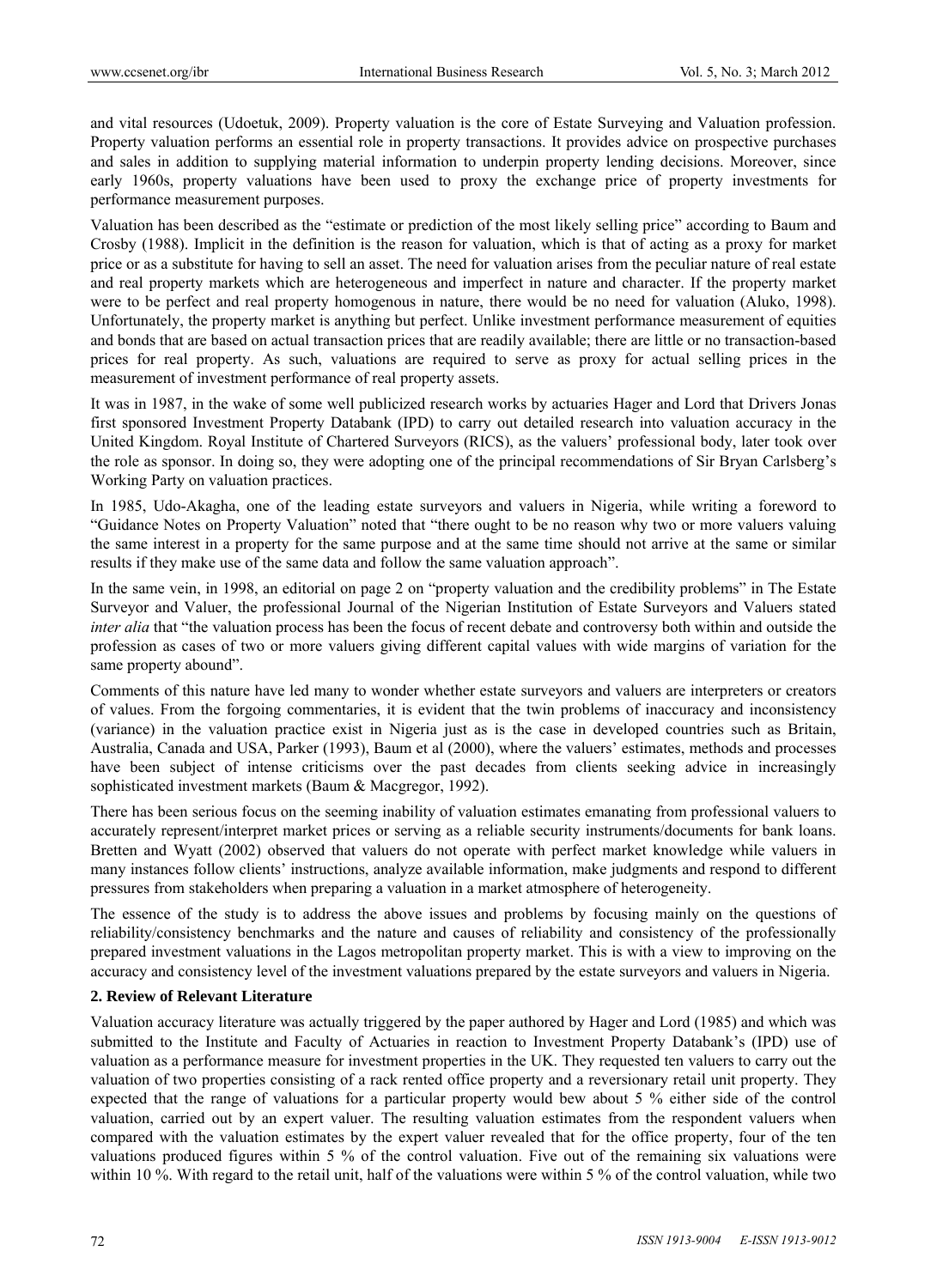of the remaining five were within 10 %. None of the valuations produced a variation of greater than 13.2 %. The authors' conclusion was that valuations were not reliable for the purpose of performance measurement in Britain. Clearly, however, no meaningful conclusions could be reached with just two properties. Nonetheless, the paper had a significant adverse influence on the views of fund and investment managers on the property market. Since then, this topic has received much attention from both investment and academic community.

Brown (1985) conducted a larger and much more rigorous study on a sample of 29 properties for which there were transaction prices and recent prior valuation figures. In the study, independent valuation firms were made to carry out the valuations of the subject properties. Both valuations and sale transactions took place between 1975 and 1980. In addition, both the valuations and the sale transactions were based on the RICS definition of Open Market value, which excludes special purchases, forced sales etc. The author used regression analysis to compare valuation estimates and sale prices on the 29 sampled properties. However, the number of properties sampled for the study is considered too small to be able to draw unbiased conclusions.

IPD/Drivers Jonas (1988) also adopted a regression based procedure, but made use of a much larger sample size of 1,442 properties, all of which were sold between January 1982 and March 1988. Each of these properties had at least two (2) open market valuations prepared in respect of them in the two consecutive years preceding their sales, with all the valuations undertaken between January 1980 and December 1987. They analyzed these samples with the inverse of the IPD/Drivers Jonas procedure (the least square model regressed price on value). This study also found a high correlation of 93.4 % between valuation estimates and transaction prices ( $R^2 = 93$ ) suggesting a high level of valuation accuracy.

In 1990, IPD/DJ updated their study with a larger analysis of 2,400 properties for which there were transaction sales figures and valuation estimates. The study still observed high correlations between valuation estimates and sale prices as earlier found in their 1988 study, thus further supporting an UK (IPD/DJ, 1990) study. However, Lizieri and Vienmore-Rowland (1991) questioned the regression based statistical methodology adopted by IPD/Drivers Jonas and Brown for their studies drawing attention to its inherent flaws (a problem known as heteroascidity). Despite this criticism, IPD and Driver Jonas continuously updated their regression based studies in 1992, 1994, 1996, and lately 2004 with increased sample sizes, analysis period and range of statistical analyses employed. Results obtained consistently maintained the same basic findings concerning high levels of valuation accuracy. The Lizieri and Venmore-Rowland (1991) criticism exposed the statistical validity of studies of the IPD/DJ which employed simple regression analysis to find high levels of valuation accuracy (see, for example, Brown, 1992). In the same way, the potential role of behavioural research in the determination of valuation accuracy debate has been suggested to questioning too (Waldy, 1997).

Matysiak and Wang (1995) employed standard deviations in their analysis of 317 sets of valuation estimates and transaction prices data covering the period of 1973 to 1991. Following the extensive statistical discussions and manipulations, the authors found that the probability of achieving a selling price within +/-10 % of the valuation estimate was only 30 %, rising to a probability of 55 % within  $+/-15$  % of the valuation and 70 % within  $+/-20$  % of the valuation estimates. The authors also went on to examine the propensity of valuers to overvalue in falling markets and undervalue in rising markets. The study noted that "given the indicative evidence for the significant impact of the bull/bear market environments in conditioning the valuation figures, more analysis is required in eliciting the relationship between valuer's behaviour and changing market conditions" (Matysiak & Wang, 1995). However, whilst the Matysiak and Wang (1995) findings would appear to undermine those of other studies concerning high levels of valuation accuracy relative to transaction sales, the complexity of the statistical analyses adopted renders a full appreciation of the findings challenging as not too many people can handle some of the statistical tools employed in their study.

Hutchison et al (1995) surveyed five national valuers and five local valuers for each of 14 centres in UK, seeking valuations at no fee for a range of hypothetical retail, office and industrial buildings with particular characteristics in actual locations and with standard leases. Valuation variation (consistency) rather than accuracy (reliability) was examined. They found differences in the variance of valuation between national and local valuation firms (8.63 % and 11.86 % respectively for national and local firms). The authors discovered that over 80 % of all the valuations produced a variation from the mean of less than 20 %, which is a wider valuation variation than that suggested by Brown's (1991) earlier study. The results of the study are however open to question as the valuers were paid no fee and moreover, the properties considered were hypothetical.

Mokrane (2002) addressed the twin issues of valuation accuracy and consistency in five European countries (UK, France, Sweden, Netherlands and Germany). In these countries, he considered time periods of 1990 to 2000 in UK; 2,000 properties over the period of 1999 to 2000 in France; 1,800 properties over the period of 1997 to 2000 of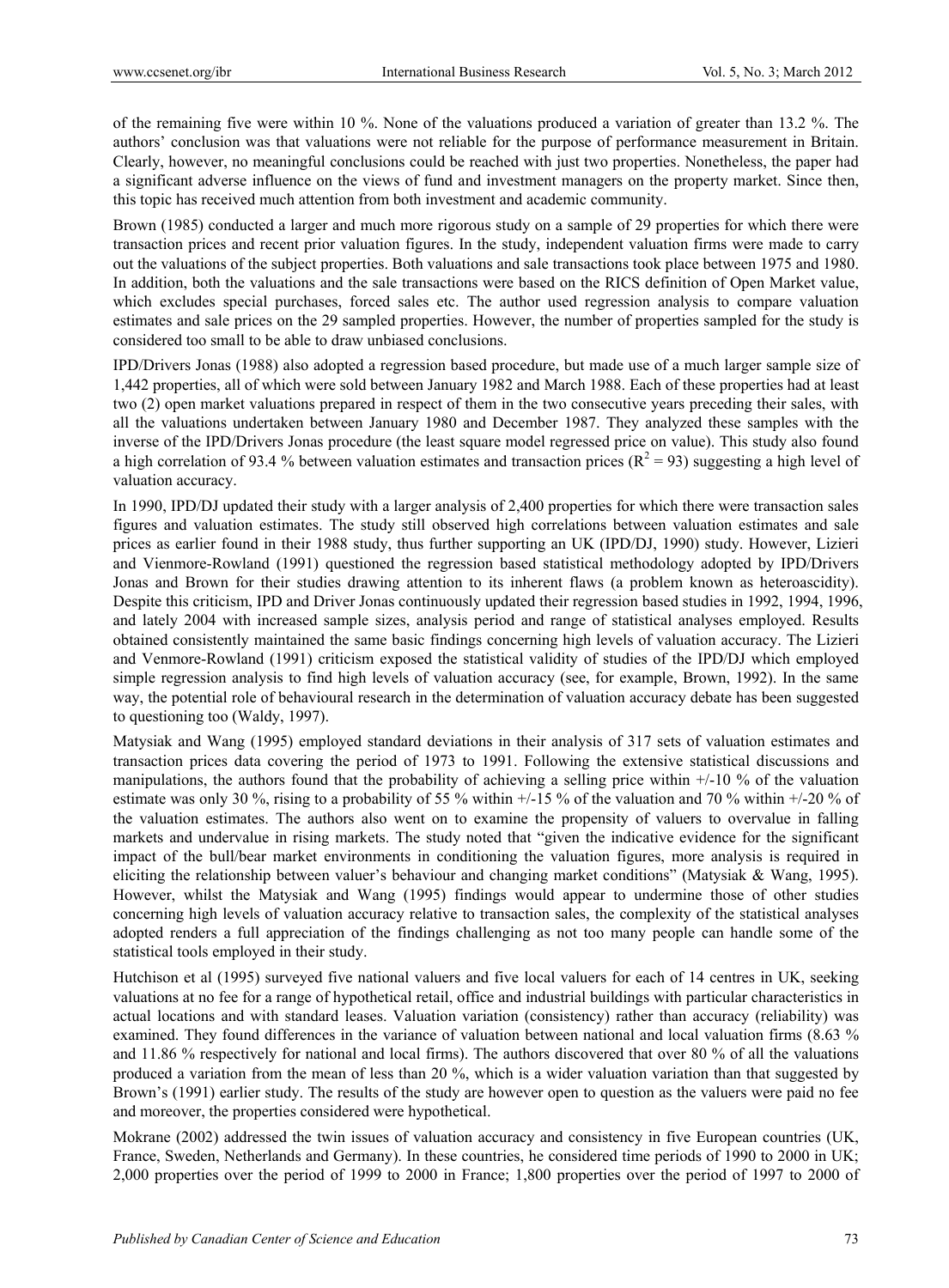Sweden; 5,700 properties over the period of 1999 to 2000 in Netherlands; and 400 properties over the period of 1997 to 2000 in Germany. The accuracy tests made provision for the adjustment of previous valuation for market movements and capital expenditures and receipts that may have taken place between the valuation date and transaction date. With regards to accuracy, he came up with conclusions that there exists only a short "distance" between transaction sales and adjusted valuations in the respective countries, though valuation estimates differed from sale prices. With regards to consistency, he found that in most of these countries, the degree of variation was low and the change-in-valuer effect was statistically significant.

Bretten and Wyatt (2002) investigated the extent and possible causes of variance in property investment valuation for commercial lending purposes within UK using questionnaire survey circulated to 220 lenders, finance brokers, valuers, property companies and institutional investors involved in commercial property valuation process in order to gauge professional opinion. They observed that the main cause of variance was the individual valuer's "behavioral influences" and that parties to a valuation instruction widely accept "the margin of error" principle. Their study concluded that variance can enter the valuation process at any stage, from the issuing of instruction letters and negotiation of fees through to external pressure being exerted on the valuer when finalizing the valuation figure. Although the study circulated to 220 individuals involved in the commercial property valuation process, they however did not involve the court officials. This study considered this very necessary and involved 6 court officials (5 judges and one court registrar) in addition to other individuals involved in the commercial property valuation process. In addition, their survey failed to recognize the need for the use of real life valuation and sale figures and for this reason, this study made use of valuation and sale figures of 131 real lives recently valued and sold properties in addition to the valuation of 12 selected properties valued by 45 valuers.

Crosby, Devaney, Key and Matysiak (2003) identified whether the 2002 sales in the IPD Monthly index threw any light on whether the sale price was known before the completion date or if in their study of timing of the valuation and sale data in UK uses valuations and sales data from the sale was agreed before completion date. The study concluded that timing issues had been identified as one of the technical difficulties in producing definitive results on differences between prices and valuations.

Generally, the UK review shows that there have been contradictory findings over the years. Researchers such as Hager and Lord (1985), Matysiak and Wang (1995) and Hutchison et al (1995) seem to suggest that valuations are inaccurate and inconsistent (especially if one adopts a maximum margin of error of  $+/-10\%$ ), while authors such as Brown (1985), IPD (1988, 1990, 1992, 1994, 1996, 2004), and Mokrane (2002) felt otherwise. The difference appears dependent on the statistical methodology employed. Whilst the high accuracy/variation advocates employed regression based procedures, the low accuracy/variation advocates employed mean/standard deviations. Even then, general conclusions are difficult to make because of the heteroascidity problems with the regression based procedure and the problem of an acceptable maximum bracket of error with the standard deviation approach.

From the 1980s, literary (albeit non empirical) comments began to be made on the accuracy of valuations in Nigeria. A past President of the Nigerian Institution of Estate Surveyors and Valuers, Udo-Akagha (1985) as noted earlier in his foreword to the first edition of the Guidance Notes on Property Valuation posited that "*there can be no reason why two or more valuers, valuing the same interest in a property for the same purpose and at the same time should not arrive at the same or insignificantly different results if they make use of the same data and follow the same valuation approach. But very often this is not usually the case and in some of these unfortunate cases, the profession is thrown into considerable embarrassment*".

The above quotation captures the growing concern among valuers and their clients at the time. Estate Surveyors and Valuers were faced with increasing allegations of wide variations in the valuation estimates supplied by them. Similar comment was made by Igboko (1992) who while researching into the investment method of valuation in Nigeria, at the instance of the Nigerian Institution of Estate Surveyors and Valuers (NIESV), observed what he described as a "weak grasp of valuation" amongst the valuation practitioners. He came to a conclusion that many of the investment valuations conducted were actually "mis-valuations" and "guesstimates". He did not however provide any credible empirical statistical basis to justify his conclusions.

Ogunba (1997) undertook an empirical step at addressing the question of accuracy and variance in investment valuations in Nigeria using Lagos metropolis as the study area. In the absence of a database of property valuations and sales, he resorted to the approach of requesting thirty Lagos based practicing estate surveying and valuation firms to carry out valuations of two residential properties earlier sold located at Victoria Island and Ikoyi respectively. The valuation estimates subsequently arrived at by the valuers was subjected to a number of statistical tests such as range, inter-quartile range, mean deviation and regression/correlation analysis. The result of the statistical tests showed that valuations were not good proxy for market prices, for three reasons. First, the average variance between valuations and prices was far in excess of his adopted margin of error of +/-5 %; the intercept in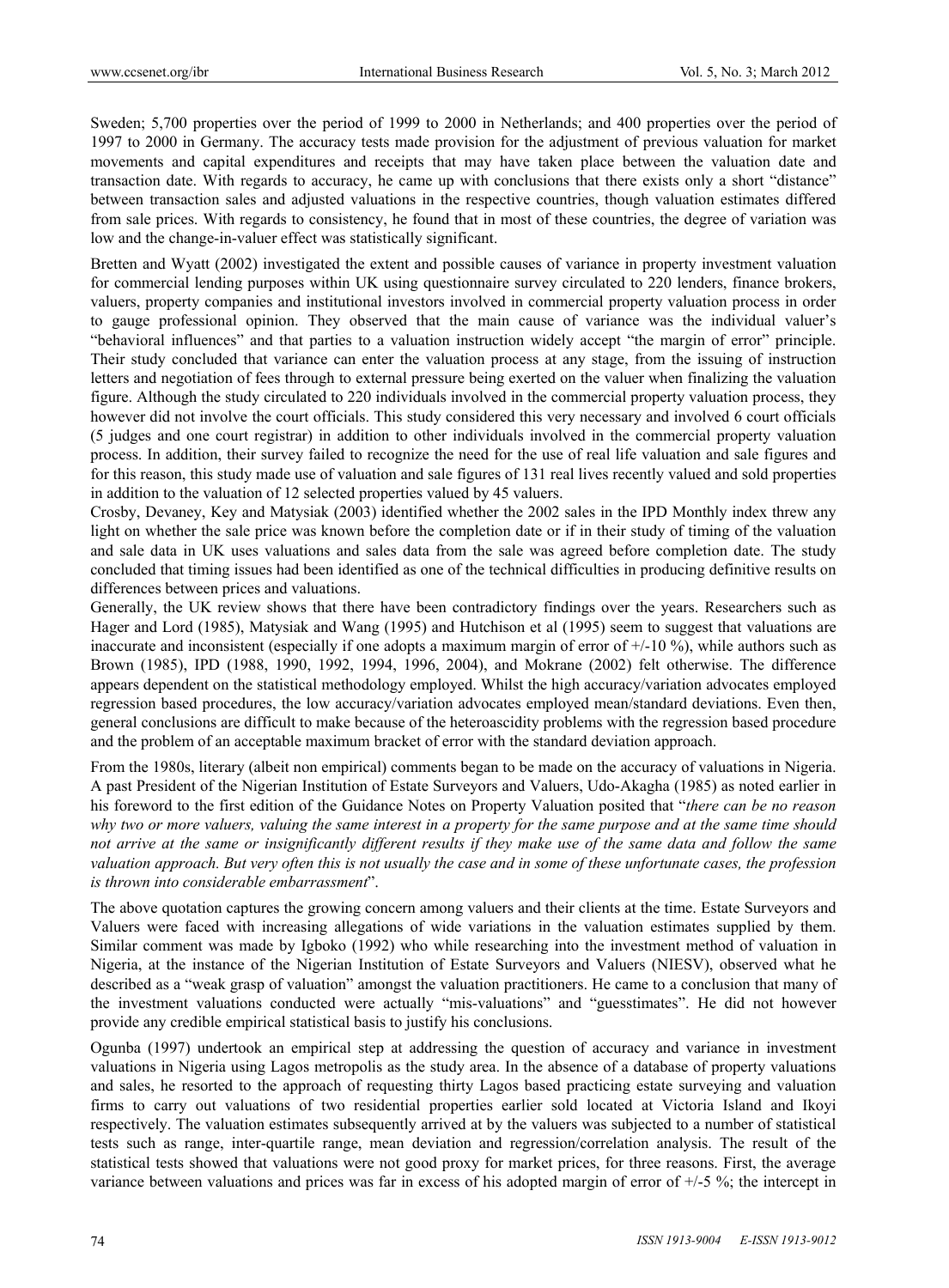the regression equation was statistically distinguishable from zero and the slope statistically distinguishable from 1; and third, the range and inter-quartile ranges were unacceptably wide. Based on these observations, the results of the study must be interpreted with caution because only two (2) properties were considered (as in the Hager and Lord, 1985 study) and the sample of valuers (thirty firms) was small. In addition, the properties were never inspected nor were the valuers paid for their services.

Aluko (2000) carried out an accuracy study on a larger scale with a focus on mortgage valuations and subsequent sale prices of such mortgaged properties used as collateral securities. In his study, Bank records of mortgage valuations conducted by fifty nine (59) estate firms in Lagos metropolis were examined. The sale prices of the properties were compared with their earlier valuation estimates and analyzed by means of regression/ANOVA. He came to a conclusion that valuations in Nigeria are a good proxy for price and that despite the anecdotal evidence to the contrary the mortgage valuers are doing a very good job of price prediction.

Ogunba (2003) expanded the coverage area of accuracy studies to a consideration of property valuation estimates and sale prices in the six States of Southwestern Nigeria. The approach adopted in the study was similar to the one adopted in his earlier work. Statistical tests such as range, inter-quartile range, mean deviation, regression analysis, and analysis of variance employed by the author confirmed his earlier work that valuation estimates were not good proxy for sale prices and also that valuation estimates of one firm were not good proxy of other firms.

Adegoke (2008) investigated valuers' behavior in Nigeria when valuing properties in localities that they lack substantial prior experience in Nigeria. He sampled 122 estate surveying and valuation firms in Lagos metropolis. He used quasi-experimental and survey methods for the study. The researcher employed simulated valuation method in carrying out valuation of a single commercial office property located in a city that the participants/respondents were not familiar with. The study revealed a wide variance of valuation outcomes from the mean which showed that the valuation outcomes were not reliable. While the study used only a single property for valuation experiment and only supplied the participants with description of the property, this study made use of participant valuers who were requested to value 12 recently sold properties with a view to comparing their valuation outcomes with the sale figures of the properties and at the same ascertain the various valuation inputs comprising of outgoings, rental values and yield rates adopted by each of the valuers involved.

# **3. Study Area**

Lagos State covers an area of about 3,577 square kilometers, representing 0.4 % of Nigeria's territorial landmass according to Esubiyi (1994). The State shown in Figure 1 below shares boundary in the North with Ogun State, West with the Republic of Benin, and stretches for over 180 kilometers North of the Guinea Coast of the Atlantic Ocean. Politically, Lagos State according to Ogunba (1997) had expanded as a result of rural-urban drift and had become a metropolis enclosing settlements such as Mushin, Oshodi, Ikeja, Agege, Shomolu and Bariga. The 2006 National census put the population of the State at 9,013,534.

Lagos metropolis has been chosen as the study area because it is the most important commercial city in Nigeria thus providing a sufficiently vibrant economic base and valuation activity which the researcher hopes to provide a vigorous and robust study base. Lagos metropolis, apart from being Nigeria's former capital, is the largest metropolitan city in Africa. The metropolis is located within the coastal frontage of Lagos State and is bounded in the West, by the Republic of Benin, in the East by Ondo State and Atlantic Ocean in the South and in the North by Ogun State. The metropolis covers an approximate land area of 2,350 square kilometers spreading over four main islands of Lagos, Iddo, Ikoyi and Victoria islands.

In the economic scene, Lagos metropolis has grown from a small farming and fishing settlement to become an important centre of commerce, finance and maritime in Nigeria, housing the headquarters of several banks, industries and commercial enterprises. According to the NIESV Directory (2009), most Estate Surveyors and Valuers aggregate around major business districts of the metropolis such as Lagos Island, Ikeja, Apapa/Ijora, and Lagos Mainland where there is the expectation of a very active property market.

# **4. Research Methodology**

The research study population comprises of the estate surveying and valuation firms in Lagos metropolis, which constitutes about fifty percent of practicing firms in Nigeria according to the Dirctory of the Nigerian Institution of Estate Surveyors and Valuers (2009). A total of 120 registered estate surveyors and valuers out of 268 firms with either their head or branch offices in Lagos State were randomly selected for the study and out of this number 82 responded by returning the questionnaire administered on them duly filled found useful for the study. The data so collected were analyzed with the aid of simple statistical techniques. In addition, personal interviews were conducted with some key officials of the Nigerian Institution of Estate Surveyors and Valuers (NIESV) and Estate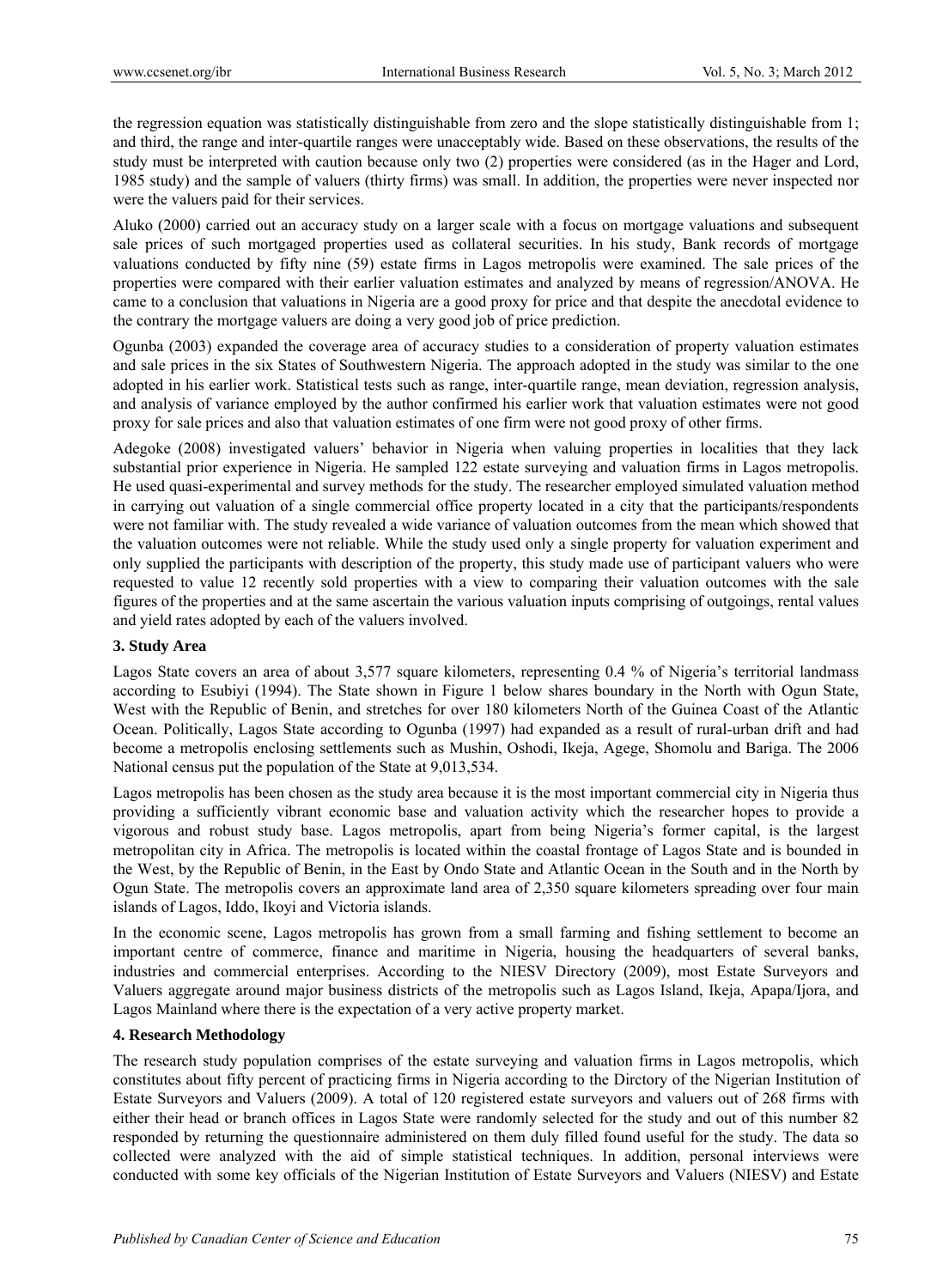Surveyors and Valuers Registration Board of Nigeria (ESVARBON), the two bodies responsible for regulation of estate surveying and valuation practice in the country.

# **5. Findings and Discussion**

The data collected with the aid of questionnaire administered on the respondents are analyzed as presented in tables 1 to 5. Table 1 and 2 are about the characteristics of the respondent estate surveyors and valuers. Majority of the estate firm (63 %) have experiences ranging between 1 and 10 years as can be seen from table 1. This is clear indication that majority of practicing surveyors are not well experienced in the art and science of valuation and as it known that experience is the best teacher. The fact that majority of them are lacking relevant experience will ultimately affect their performances especially in regard to accuracy and consistency in valuation. Educationally, majority of practicing valuers were found to possess Higher National Diploma and Bachelor of Science degrees only which ordinarily should be enough for them. But in view of growing awareness and sophistication of majority clients and complexity of some valuation assignments, there is need for further study with a view to be above the happenings in the valuation industry and meet up with global valuation demands.

With regard to the number of conferences, workshops and seminars attended by the respondent estate surveyors and valuers between 2002 and 2007, it was discovered that 62 % of the respondents attended average of 1 to 5 conferences/workshops/seminars within the 6 year period, 20 % attended 6-10 conferences while 15 % of the respondents did not attend any. This suggests that valuers are taking time out to improve their knowledge, though the majority attendance of 1-5 conferences/workshops/seminars cannot be seen as very sufficient.

Table 2 clearly shows that the Nigerian valuers are yet to imbibe the culture of specialization. A cursory look at the table shows that the majority (89 %) of respondent firms engage in general practice, as a means of survival, therefore giving no room for specialization. If we accept the argument that specialization gives rise to efficiency, then this result may suggest that most firms of estate surveyors and valuers might not be operating at the highest level of efficiency and this have the tendency of affecting their accuracy and consistency performances as only four (4 %) percent of estate surveying and valuation firms specializes in valuation. Dearth/paucity of market evidence/data and use of outdated valuation approach and techniques ranked first and second by the respondents as the factors responsible for inaccurate valuations as can be seen from Table 3. Data/market evidence is very germane to valuation accuracy and where such information is lacking, the result is inaccurate valuation figure emanating from such situation.

Table 4 ranked experience, educational background and available market information at disposal of individual valuers first, second and third respectively as the factors responsible for variance or inconsistency in valuation amongst the valuers when occasion arise for two or more valuers to carry out the valuation of the same property at about the same time. The above findings are in consonance with earlier studies such as Wyatts, (2003); Millington, (1985) in UK; Levy et al (1999) in Australia and that of Ogunba and Ajayi (1998) in Nigeria.

Table 5 shows the respondents ranking of possible solution for valuation variance/inaccuracy in the country. Creation of valuation data bank was ranked first in the hierarchy of factors required to solve the twin problems of valuation variance and inaccuracy in Nigeria while attendance of refreshers courses by the valuers; provision of up to date valuation manual and improved school curriculum/syllabus were ranked second, third and fourth respectively.

# **6. Conclusion and Recommendation**

The findings from this study has revealed that the challenge for eliminating the factors responsible for valuation inaccuracy and variance in Nigeria falls across the academia, practitioners and the regulatory bodies comprising of Nigerian Institution of Estate Surveyors and Valuers and Estate Surveyors and Valuers Registration Board of Nigeria since it has been established that valuation accuracy and consistency are at the heart of clients' confidence and the profession needs to keep its house in order.

Accordingly, it is recommended that the academic steering committee of the regulatory bodies-the Nigerian Institution of Estate Surveyors and Valuers and the Estate Surveyors and Valuers Registration Board of Nigeria should join hands to fund research programmes as is the case of Drivers Jonas/IPD in United Kingdom. With such research efforts, Nigerian valuers would be able to access the global world of property valuation in this technological age.

There is the need for University administrators working in close association with the Nigerian Institution of Estate Surveyors and Valuers on one hand and the Estate Surveyors and Valuers Registration Board of Nigeria on the other enjoin University lecturers on sabbatical leave to interact closely with their colleagues in practice and vice versa.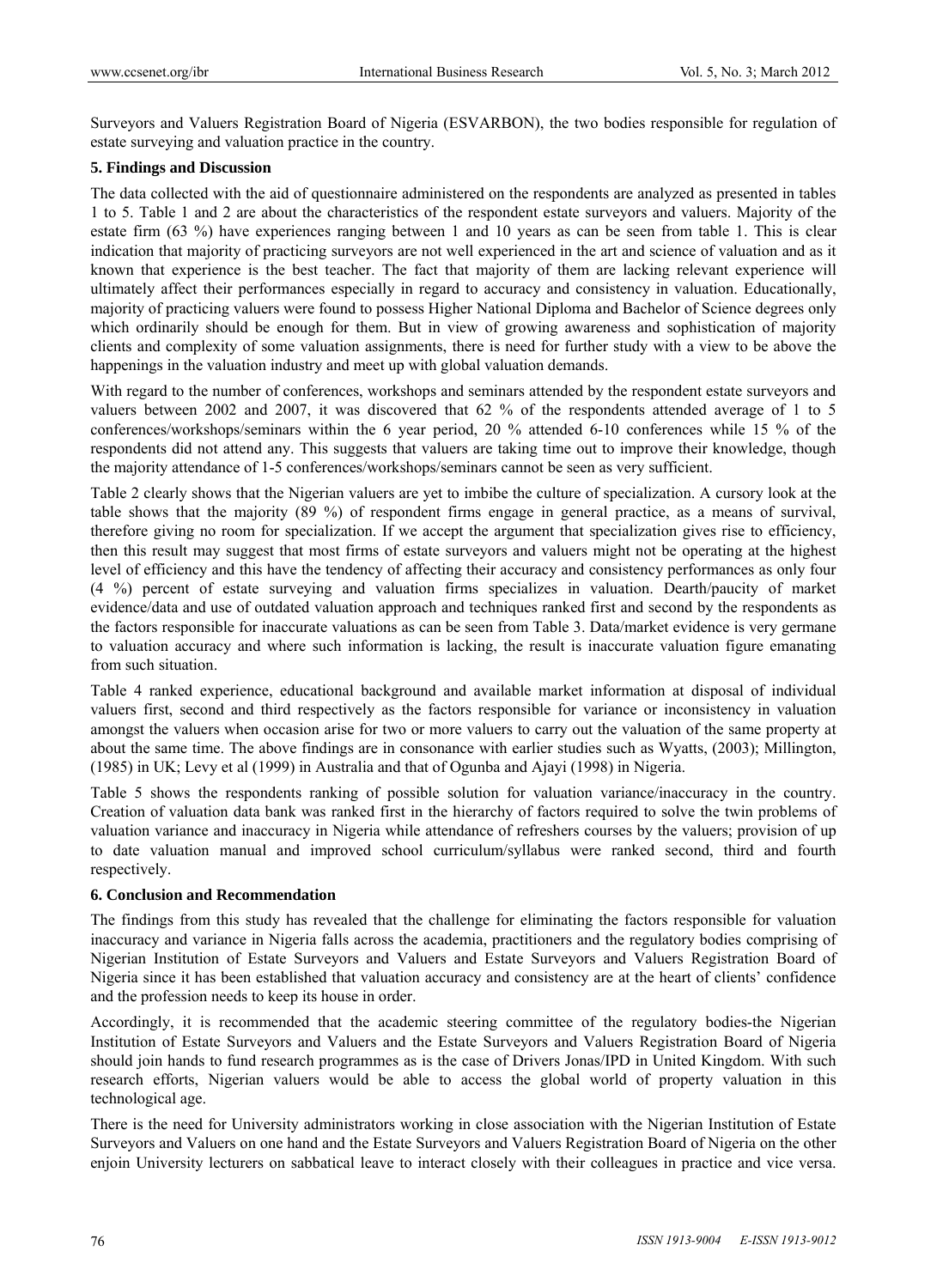There is the urgent need to have a cross fertilization of ideas and experiences among lecturers and estate surveyors in public and private practices in the hope of producing graduates who can go into the business world and survive.

Property Valuation Guidance Notes was published by the Nigerian Institution of Estate Surveyors and Valuers in 1985 with a forward written by a seasoned valuer. There is the need for continuity. Updating rules and guidance notes would ginger estate surveyors and valuers to achieve enhanced accuracy, rationality and standardization if the rules and regulations are strictly enforced by the Institution without bias or favourism.

Each State Chapter of NIESV should be encouraged to establish a property data bank and forward same on agreed periods to be reviewed periodically to make such data relevant. Such information so collated could serve as a reference point for comparison between states and among States for Nigerians who may which to invest in any State within the country. Such property databank would assist researchers in producing property market indices for performance measurement and accuracy test especially in the application of the investment method of valuation. The Estate Surveyors and Valuers Registration Board of Nigeria in conjunction with the Nigerian Institution of Estate Surveyors and Valuers should define and spell out the maximum acceptable margin of error in valuations as is done in developed countries.

# **References**

Adegoke, O. J. (2008). Valuation variance in unfamiliar locations and the significance of caution in valuer behaviour. *The estate surveyor and valuer, Jounal of the Nigerian Estate Surveyors and Valuers, 31*(1), 7-13

Aluko, B. T. (1998). Property valuation: Are estate surveyors and valuers interpreters or creators of values?. *The Estate Surveyor and Valuer, Journal of Nigerian Institution of Estate Surveyors and Valuers. 21*(2), 9-17.

Aluko, B. T. (2000). A study of appropriateness of mortgage valuation for institution lending in Nigeria. (Unpublished doctoral dissertation). The Department of Estate Management, Obafemi Awolowo University, Ile-Ife, Nigeria.

Baum, A., & Crosby, N. (1988). *Property Investment Appraisal Routledge* (pp. 708-726). London: Routledge.

Brown, G. (1985). Property investment and performance measurement: A reply. *Journal of Valuation, 4,* 33-44. http://dx.doi.org/10.1108/eb007986

Bretten, J., & Wyatt, P. (2002). Variance in property valuation for commercial lending. Vol. 4, No. 9, RICS Foundation May 2002 Electronic Reference PS0409 (www.rics-foundation.org).

Brown, G. (1991). *Property Investment and the Capital Markets*. London: E&FN Spon.

Brown, G. (1992). Valuation accuracy: Developing the economic issues. *Journal of Property Research, 9*, 199-207. http://dx.doi.org/10.1080/09599919208724067

Crosby, N., Devaney, S., Key, T., & Matysiak, G. (2003). *Valuation Accuracy: Reconciling Timing of the Valuation and Sale*. Helsinki-Finland: European Real Estate Society.

Esubiyi, A. O. (1994). Obsolescence and property values: A case study of Lagos. (Unpublished BSc dissertation). The Department of Estate Management, Obafemi Awolowo University, Ile-Ife, Nigeria.

Hager, D. P., & Lord, D. J. (1985). The property market, property valuations and property performance measurement. *Journal of the Institute of Actuaries, 4*, 1-27.

Hutchison, N., MaCgregor, B., & Nanthakumaran, N. (1995). Variations in the capital valuations of UK commercial property: Do valuers get it right?. *RICS 1995 Cutting Edge Conference,* Aberdeen, September.

Igboko, N. P. (1992). Research project on valuation methods in Nigeria with special refernce to year purchase (Y.P.). *Research Report for the Nigerian Institution of Estate Surveyors and Valuers, 1*, 1-43.

IPD/Driver Jonas (1988). The Variance in Valuations, *Driver Jonas*, London.

IPD/Driver Jonas (1990). The Variance in Valuations, *Driver Jonas*, London.

Levy, D., & Schuck, E. (1999). The influence of clients on valuations. *Journal of Property Investment & Finance, 1*7(4), 380-400. http://dx.doi.org/10.1108/14635789910271773

Lizieri, C., & Venmore-Rowland, P. (1991). Valuation accuracy: A contribution to the debate. *Journal of Property Research, 1*, 112-115.

Matysiak, G., & Wang, P. (1995). Commercial property market prices and valuations: Analyzing the correspondence. *Journal of Property Research, 123*, 181-202. http://dx.doi.org/10.1080/09599919508724144

Millington, A. F. (1985). Accuracy and the role of the valuer. *Estate Gazette, 276*, 603.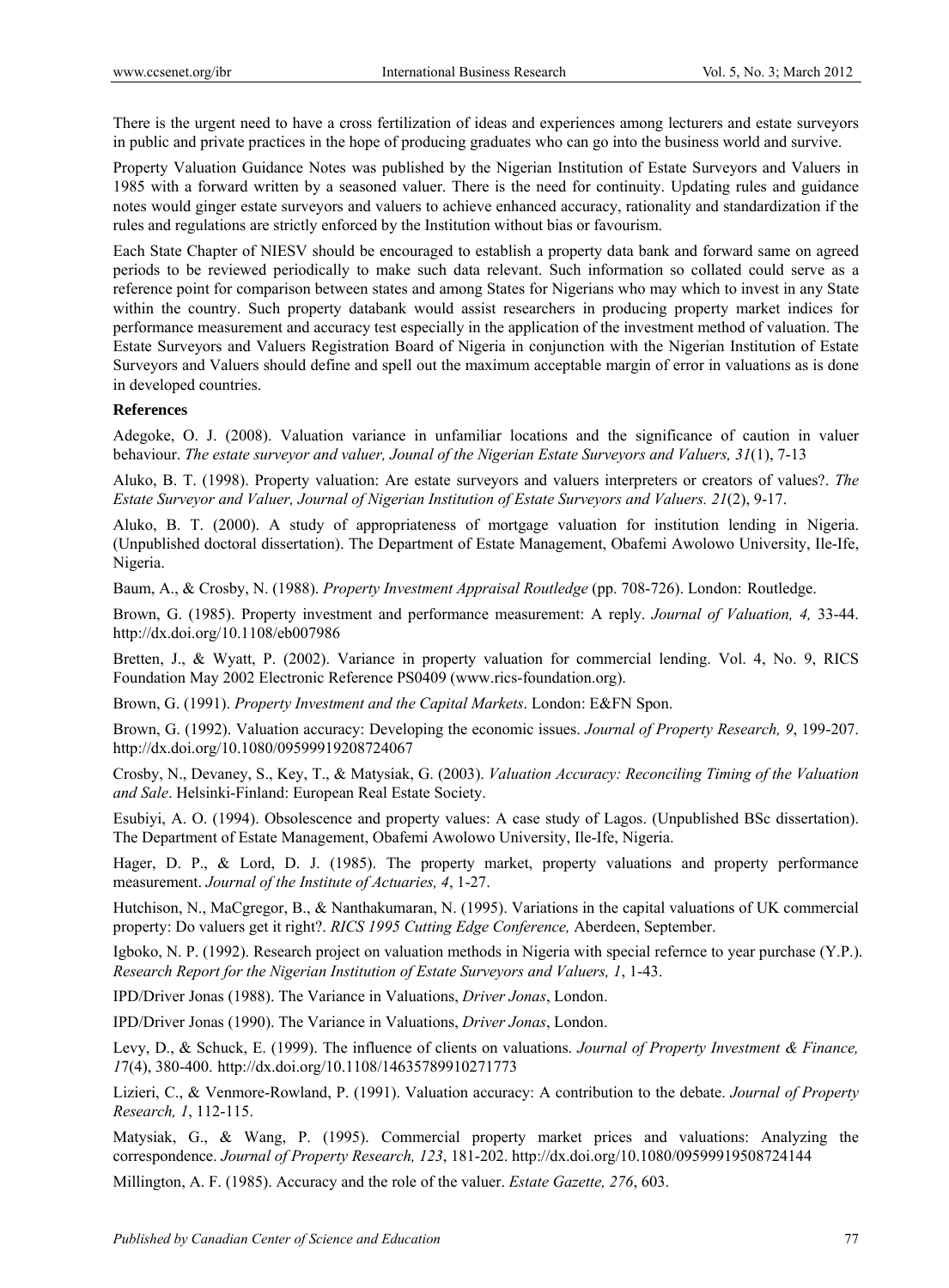Mokrane, M. (2002). Valuations: Standards, accuracy and consistency. *IPD European Property Strategies Conference*, May, 2002.

NIESV. (2009). The Directory of the Nigerian Institution of Estate Surveyors and Valuers.

Ogunba, O. A. (1997). A study of valuation and pricing methods in the residential property market in Lagos metropolis. (Unpublished M.Sc. dissertation). The Department of Estate Management, Obafemi Awolowo University, Ile-Ife; Nigeria.

Ogunba, O. A., & Ajayi, C. A. (1998). An assessment of the accuracy of valuations in the residential property market of Lagos. *The Estate Surveyor and Valuer, Journal of the Nigerian Institution of Estate Surveyors and Valuers, 21*(2), 19-23.

Parker, D. R. (1993). Aspects of a depressed property market: Some issues facing valuers. *The Valuer Land Economists, 1*, 370-381.

Udo-Akagha, S. (1985). Guidance Note on Property Valuation-Foreword to the Nigerian Institution of Estate Surveyors and Valuers,  $1<sup>st</sup>$  Edition.

Udoetuk, N. V. (2009). A critical examination of the short comings of the conventional method of valuation. *Journal of Estate Surveying Research, 1*(2), 89-105.

Waldy, B. (1997). Valuation Accuracy 64<sup>th</sup> FIG Permanent Committee Meeting and International Symposium, Singapore, May.

| Table 1. General Characteristics of Respondent Estate Surveyors and Valuers |
|-----------------------------------------------------------------------------|
|-----------------------------------------------------------------------------|

| <b>Parameter</b>                 | <b>Sub-Division</b> | Frequency      | Percentage (%) |
|----------------------------------|---------------------|----------------|----------------|
|                                  | $1-10$ yrs          | 52             | 63             |
|                                  | $11-20$ yrs         | 13             | 16             |
| Years of Professional Experience | 21-30 yrs           | 6              | $\tau$         |
|                                  | 31-40 yrs           | $\overline{7}$ | 9              |
|                                  | Above 40 yrs        | $\overline{4}$ | 5              |
|                                  | <b>OND</b>          | 5              | 6              |
|                                  | <b>HND</b>          | 27             | 33             |
| <b>Highest Academic</b>          | <b>B.Sc</b>         | 32             | 40             |
| Qualification                    | M.Sc                | 17             | 21             |
|                                  | PhD                 | 1              | $\mathbf{1}$   |
|                                  | None                | 12             | 15             |
| No. Conferences/Workshops/       | $1 - 5$             | 51             | 62             |
| Seminar attended                 | $6 - 10$            | 16             | 20             |
| Between 2002 & 2007              | $11 - 15$           | $\overline{2}$ | $\overline{2}$ |
|                                  | $16 - 20$           | 1              | $\mathbf{1}$   |
|                                  | $1 - 5$             | 30             | 36             |
|                                  | $6 - 10$            | 22             | 27             |
|                                  | $11 - 15$           | 13             | 16             |
| Age/experience of the Firm       | $16 - 20$           | 9              | 11             |
|                                  | $21 - 25$           | 4              | 5              |
|                                  | $26 - 30$           | $\mathfrak{2}$ | $\overline{c}$ |
|                                  | 31 & Above          | $\overline{2}$ | $\overline{2}$ |

Table 2. Respondent's Firm's Area of Specialization

| <b>Area of Specialization</b>      | Frequency | Percentage |
|------------------------------------|-----------|------------|
| Valuation                          |           |            |
| Property Financing and Development |           |            |
| <b>Estate Agency</b>               |           |            |
| <b>Property Management</b>         |           |            |
| General Practice                   |           | 89         |
| Total                              | 82        | 100        |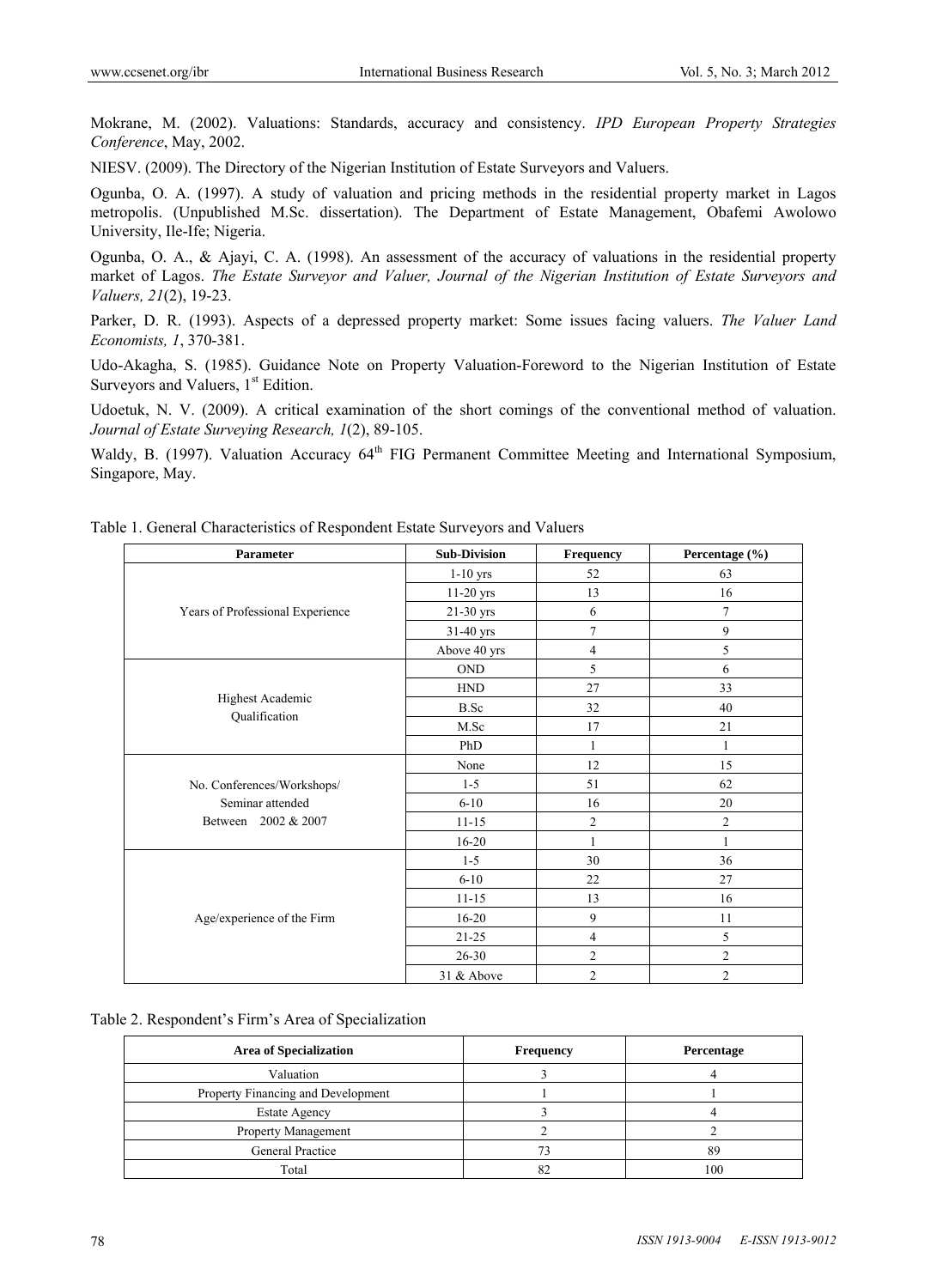|                |                                                                                                           |           |    | Respondents Responses |    |           | Weighted   |                 |
|----------------|-----------------------------------------------------------------------------------------------------------|-----------|----|-----------------------|----|-----------|------------|-----------------|
|                | S/N<br><b>Suggested Reasons</b>                                                                           | <b>SA</b> | A  | N                     | D  | <b>SD</b> | Mean Score | Ranking         |
|                | Dearth/paucity of market data/evidence                                                                    | 33        | 26 | 9                     | 6  | 5         | 3.82       | 1 <sup>st</sup> |
| $\overline{2}$ | Use of outdated valuation approach and techniques                                                         | 20        | 25 | 10                    | 17 | 20        | 3.46       | 2 <sub>nd</sub> |
| 3              | Use of outdated valuation data                                                                            | 25        | 23 | 10                    | 11 | 13        | 3.44       | 3 <sup>rd</sup> |
| 4              | Lack of valuation regulation and control framework                                                        | 23        | 25 | 8                     | 9  | 17        | 3.34       | 4 <sup>th</sup> |
| 5              | Lack of valuation standard/manual                                                                         | 19        | 25 | 12                    | 15 | 11        | 3.32       | 5 <sup>th</sup> |
| 6              | Inadequate training                                                                                       | 18        | 20 | 15                    | 16 | 13        | 3.2        | 6 <sup>th</sup> |
| 7              | Failure to hold valuers responsible for professional<br>negligence                                        | 18        | 12 | 8                     | 25 | 19        | 3.12       | 7 <sup>th</sup> |
| 8              | Imperfection of the property market                                                                       | 15        | 18 | 8                     | 19 | 22        | 2.82       | $R^{th}$        |
| 9              | Problem of influence from unscrupulous clients using<br>financial, material and other forms of inducement | 11        | 10 | 22                    | 23 | 20        | 2.80       | Q <sup>th</sup> |
| 10             | Lack of experience on the part of the valuers                                                             | 12        | 10 | 10                    | 18 | 32        | 2.41       | $10^{th}$       |

| Table 3. Respondents Perceived Reasons for Valuation Inaccuracy |  |
|-----------------------------------------------------------------|--|
|-----------------------------------------------------------------|--|

Table 4. Respondents Perceived Reasons for Inconsistency in Valuers Valuation

|   |                                                       |           | Respondents Responses |    |    |           | Weighted   |                 |
|---|-------------------------------------------------------|-----------|-----------------------|----|----|-----------|------------|-----------------|
|   | S/N<br><b>Suggested Reasons</b>                       | <b>SA</b> | A                     | N  | D  | <b>SD</b> | Mean Score | Ranking         |
|   | Experience of individual valuer                       | 35        | 25                    |    |    | 11        | 3.90       | 1 <sup>st</sup> |
| C | Educational background of individual valuer           | 25        | 31                    | 10 | 10 | 6         | 3.72       | 2 <sup>nd</sup> |
| 3 | Available market information to each valuer           | 33        | 20                    |    |    | 15        | 3.60       | $3^{\text{rd}}$ |
| 4 | Accessibility to valuation manual/standard            | 18        | 22                    | 11 | 14 | 17        | 3.12       | 4 <sup>th</sup> |
|   | Time period devoted to the valuation assignment       | 14        | 10                    | 15 | 13 | 30        | 2.60       | 5 <sup>th</sup> |
| 6 | Sources of market data/evidence use for the valuation | 10        | 15                    | 12 | 18 | 27        | 2.55       | 6 <sup>th</sup> |
| ∍ | Quality of information supplied by the client         | 8         | 10                    | 14 | 20 | 30        | 2.34       | 7 <sup>th</sup> |

Table 5. Respondents Suggested / Possible Solution to Valuation Inaccuracy/Inconsistency

|                | <b>Suggested Reasons</b>                                                            | Respondents Responses |    |    |                          |                | Weighted   |                  |
|----------------|-------------------------------------------------------------------------------------|-----------------------|----|----|--------------------------|----------------|------------|------------------|
| S/N            |                                                                                     | <b>SA</b>             | A  | N  | D                        | SD.            | Mean Score | Ranking          |
| 1              | Creation of valuation data bank                                                     | 40                    | 36 | 6  | $\overline{\phantom{a}}$ |                | 4.41       | 1 <sup>st</sup>  |
| $\overline{c}$ | Attendance of refresher courses                                                     | 38                    | 40 | 3  |                          |                | 4.40       | 2 <sup>nd</sup>  |
| 3              | Provision of valuation manual/standard                                              | 30                    | 32 | 12 | 4                        | 4              | 4.0        | $3^{\text{rd}}$  |
| 4              | Improved school curriculum/syllabus                                                 | 30                    | 25 | 15 | 10                       | $\overline{c}$ | 3.86       | 4 <sup>th</sup>  |
| 5              | Review of entrance requirements for studying estate<br>management                   | 28                    | 28 | 8  | 8                        | 10             | 3.70       | 5 <sup>th</sup>  |
| 6              | Improve standard of educating/training of the potential<br>valuers                  | 30                    | 18 | 10 | 14                       | 10             | 3.54       | 6 <sup>th</sup>  |
| 7              | Review the qualifying requirement by regulating bodies for<br>the intending valuers | 20                    | 18 | 17 | 10                       | 17             | 3.20       | 7 <sup>th</sup>  |
| 8              | Compulsory CPD attendance for practicing valuers                                    | 10                    | 20 | 13 | 20                       | 19             | 2.80       | $R^{th}$         |
| 9              | Encouragement of specialization amongst practicing<br>valuers in the country        | 12                    | 13 | 20 | 17                       | 20             | 2.76       | 9 <sup>th</sup>  |
| 10             | Need for strengthening of the valuation<br>institutional<br>framework               | 8                     | 14 | 20 | 24                       | 18             | 2.70       | $10^{\text{th}}$ |

Note: SA = Strongly Agree; A = Agree; N = Neutral; D = Disagree; SD = Strongly Disagree.